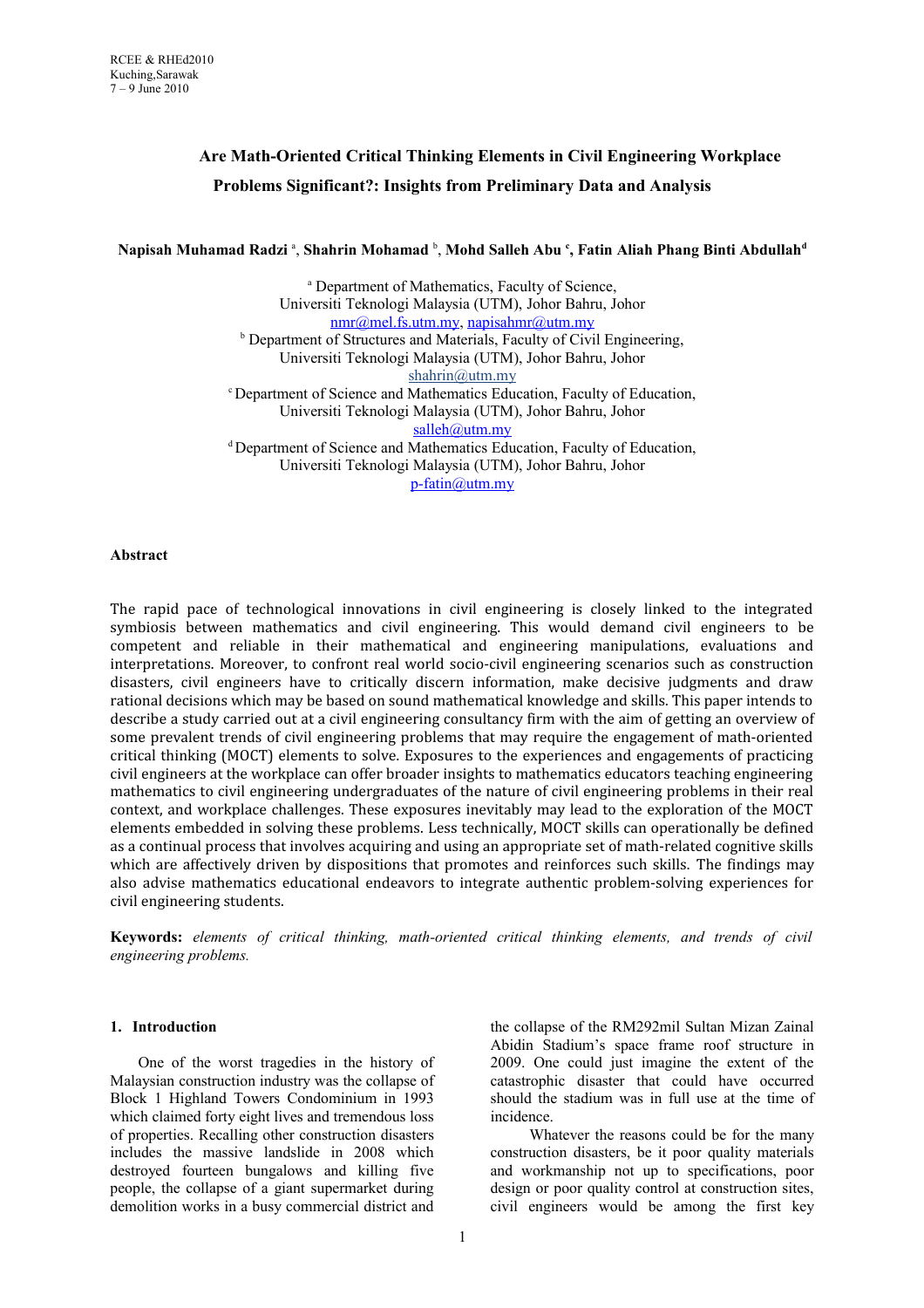technical experts called for to give professional opinions and constructive suggestions to correct and eventually evade such engineering frailties in the future. The soundness, competencies and reliabilities in their civil engineering manipulations, analysis, synthesis, evaluations and interpretations would be called for to safeguard public interest, safety and properties.

These circumstances indicate the vital need for civil engineers to possess the critical thinking capabilities to discern information, make assumptions, make decisive judgments and finally draw informed and reliable decisions. Furthermore, civil engineers need to design, develop, innovate and integrate ideas (ASCE, 2008) in their decision making encounters where habitual or routine processes may not be easily developed to find solutions to problems under these uncertain situations.

Additionally, engineering practice will be challenged to shift from traditional problem solving and design skills toward more innovative solutions (Dudderstadt, 2008). This is a significant challenge for civil engineering industry where innovation and integration of ideas and solving problems (ASCE, 2008) would not only be embedded in environmental issues but also in an array of other issues including social, cultural and ethical issues (Dudderstadt, 2008). The critical thinking abilities of a civil engineer would allow a far more holistic approach to addressing these social needs and priorities of their socio-civil engineering problems.

The integral relationship between mathematics and civil engineering has long been established. Historical findings reveal this integral closeness with astonishing discoveries such as the monolithic monuments; the Stonehenge in England [\(http://en.wikipedia.org/wiki/Stonehenge\)](http://en.wikipedia.org/wiki/Stonehenge) which were constructed over 5000 years ago. Another striking example is the discovery of the Egyptian pyramids in approximately the same era. These examples give testimony to the fact that prehistoric peoples must have had some knowledge of geometry linked to some form of construction engineering. Moving through the passage of time, these relationships developed tremendously to the extent where the symbiosis between mathematics and civil engineering is so well establish that the complexities of problems in the civil engineering world demand civil engineers to be sound, competent and reliable in their mathematical and engineering manipulations, evaluations, interpretations and innovations.

New subfields in engineering ranging from one extreme to the other such as nano-technology to mega infrastructures continue to emerge with an infinite range of exciting new technologies which await development by engineers who are fluent in mathematics. In order to align with the future transformation of engineering education for the  $21<sup>st</sup>$ century, a conscious and sustained effort is needed to convey the opportunities and excitement mathematics can offer to prospective civil engineers. While preeminence to all technological innovations is sound mathematical knowledge and skills, a successful innovative engineer is the one who most likely equipped himself/herself with substantial knowledge of mathematics (Moussavi, 1998).

A review into the Body of Knowledge for the American Society of Civil Engineering (ASCE, 2008) reveals that the cognitive level of achievement has been generically described base on Bloom's taxonomy and the associated descriptors for the civil engineering courses have also been specified. However, there are no clear descriptions delineating critical thinking elements for the mathematics course in civil engineering. In fact, the committee has indicated the desirability for any research endeavour to engage into areas relating to exploring the affective domain of learning for all civil engineering courses (ASCE, 2008).

These aspirations and current advancement in knowledge and technology, has aspired the Engineering Accreditation Council for the Board of Engineers of Malaysia to emphasize on critical thinking skills development, and evidence-based decision making in the curriculum (EAC|BEM, 2007).

Unfortunately, the absence of clear descriptions delineating critical thinking elements for the civil engineering courses and compounded by the varied interests and needs of each university can again lead to various ways of expressing the critical thinking skills requirements.

An Engineering Professors Council for the UK reported that such environment can lead to difficulties in communication between those who need to be absolutely clear amongst themselves about the standard of an engineering graduate at the output of his or her degree programme (EPC, 1997). Facione et. al.(1995) express concern that it would be impossible to understand the teaching of critical thinking without an appreciation of the characterological profile of the kind of individual one was trying to nurture.

Reflecting on the MOCT skills, less technically, MOCT skills can operationally be defined as a continual process that involves acquiring and using an appropriate set of mathrelated cognitive skills which are affectively driven by dispositions that promotes and reinforces such skills.

It is strongly felt that, the significant relevance of a study to grasp an overview of some prevalent trends of civil engineering problems and workplace challenges that may require the engagement of math-oriented critical thinking elements to solve is fervently appropriate. It is fundamental to understand the nature of civil engineering problems from the perspectives of civil engineering industry as the real world experiences of these professionals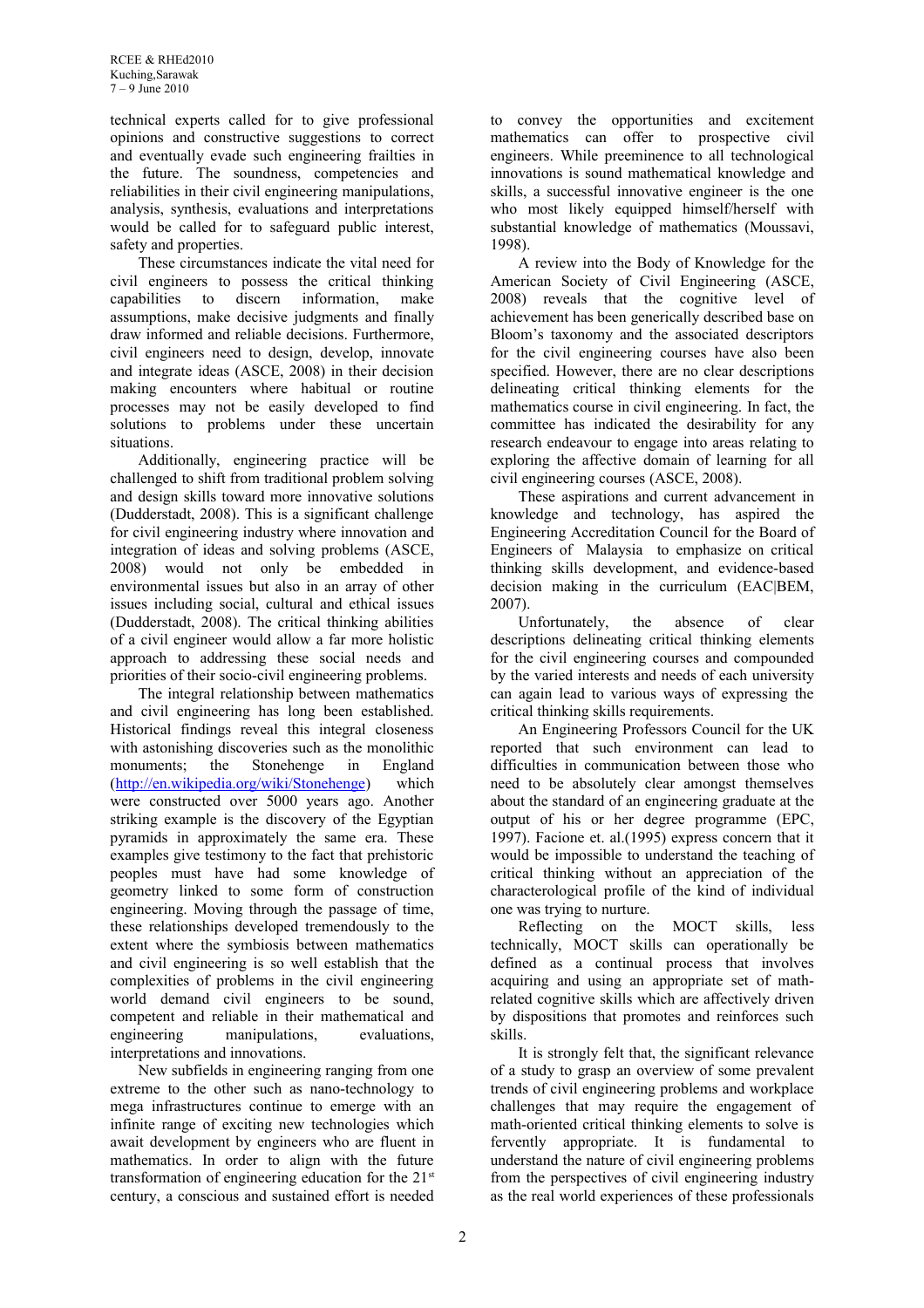would reveal authentic scenarios. This requirement primarily lead to a preliminary study of exploring the experiences, exposures and engagements of practicing civil engineers at the workplace.

 The findings entailed from this study would offer insights to educational civil engineering communities the prevalent trends of civil engineering problems and workplace challenges that may require the engagement of math-oriented critical thinking elements to solve. Besides, these findings can bring potential awareness to educational instructional designers of the mathoriented critical thinking elements essential during the training of civil engineers.

# **2. The Definition For Math-Oriented Critical Thinking Skills**

For the most part, conceptualizations of critical thinking have been approached from the philosophical stance (Douglas, 2008). That is, the definitions are not rooted in empirical studies, but rather in philosophical rationale about what critical thinking is or ought to be. Some of the most well known conceptualizations are those of Ennis, Paul, McPeck, and Martin (for a review, see Mason, 2007 cited by Douglas, 2008). Another approach that appears to be close proximity to an empirical definition is that of Facione (1990) who in the Delphi Project headed the inquiry into critical thinking and critical thinking assessment. The national panel of experts in this project reached a consensus to encompass two dimensions in critical thinking, that is the cognitive skills dimension and the affective dimension, namely the dispositional dimension (Facione, 2007). They unanimously reached a consensus to include the skills of interpretation, analysis, evaluation, inference, explanation and self regulation as essential cognitive critical thinking abilities (Facione, 1990, 1995 & 2007Update).

The above discussions lead to the operational definition of MOCT for this research. MOCT for this study would involve acquiring and using an appropriate set of cognitive skills and affectively driven by attitudes and habits of mind that promotes and reinforces such thinking. This includes attitudes of being disposed to open-minded questioning, critical reflection, zealous dedication for knowledge and reasons and, eagerness for reliable information (Ennis, 1987). It also includes the idea that the effectiveness of critical thinking must be translated into actions and applied to other areas of practical concern (Ennis, 1987). The following definition is proposed:

Math-oriented critical thinking is a continual process that begins with the appropriate attitude of being disposed to open-mindedly gather, analyze, interpret, evaluate and synthesize information, arguments, reasons, ideas, solutions or beliefs, using an appropriate set of cognitive skills that leads to reflective appraisal and results in actions applicable to areas of concern. On the micro level, critical thinking sub skills, would include such skills as comparing, contrasting, conjecturing, inducing, generalizing, specializing, classifying, categorizing, deducing, visualizing, sequencing, ordering, predicting, validating, proving, relating, and patterning.

# **3. Why Critical Thinking? Critical Thinking In The Context Of Malaysia's Vision 2020 And Why It Is So Important In Civil Engineering?**

Forbes [13] (1997) in describing the breadth of failure in the American education system – in terms of academic achievement, social equity and graduating citizens with the ability to think critically and act ethically, mentioned significant related instances due to this failure in critical thinking. She further remarked that the one common denominator to all of the noted incidents is that most of the people involved in these actions and decisions are products of the American education system. This system was a part of this failure in critical thinking as well as ethical leadership (Forbes, 1997). These are just some examples which could exist anywhere else where critical thinking has failed to play part of the contributing factor in educating citizens to be responsible and accountable for their actions.

The rapidly changing technology and increasing pace of economic globalization has provided the impetus for critical thinking and other professional skills to be ever more critical. Malaysia's Vision 2020 has as one of its aspiration for critical thinking to play an important role in the development of the nation's economic benefits driven by a mature Malaysian society. It prominently reflects the awareness that such ability to think critically can well contribute to the nation's successful developments economically and ethically. For example, as Mahathir Mohamed (1991), the former premier of Malaysia mentioned, citizens benefit from higher level thinking by being able to develop and formulate intelligent judgment on public issues; thus contributing democratically to the solution of social problems.

Thus, a nation with skillful technological workforce and citizens who can think critically would be valuable assets for economic and social development as Paul (1994, pp. 22) remarked; "*Then not only would we have a large pool of talent to solve our technical and scientific problems, but we would also have a citizenry with the critical faculties and intellectual wherewithal to recognize and prevent wrongful and wasteful allocations of life, money and other resources*".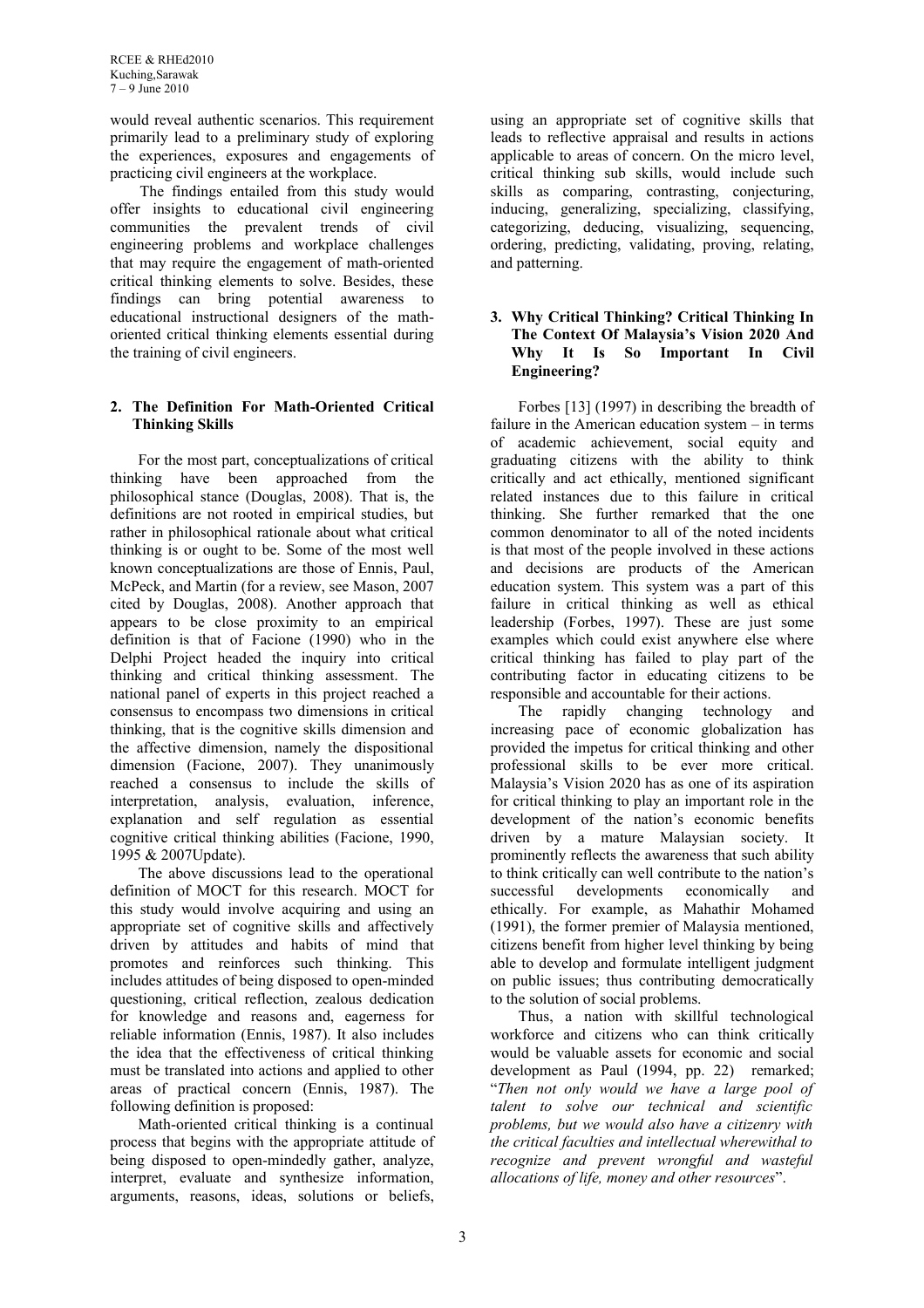In the light of moving toward an industrialized nation, the Malaysia Vision 2020 explicitly stated that Malaysia will become a fully developed industrialized nation by 2020. As time passes Malaysia like many other industrialized countries has come to a stage where precision-oriented, custom-tailored, and technology driven skills are much sought for (MITI, 1996). Indeed, this most highlighted 'mission statement' for the country calls for the imperative development of highly skilled manpower (OECD, 2008) with the capacity to think creatively and critically, solve problems effectively, make insightful and thoughtful decisions and able to adapt and adjust to future uncertainties.

Globally too, the demand for human resources is accelerating (OECD, 2008). The current growth of knowledge and economic intensity implies an increasing need for highly skilled workers (OECD, 2008). A nation with skillful technological workforce imbued with all the essentials of critical thinking skills, would warrant effective and efficient support for rapid development. For example, civil engineers need to design, innovate, develop and integrate efficient and effective system of transportation, construct efficient and effective drainage system, minimize any hazardous environmental setbacks at construction sites and so forth.

Thus, the mastery of critical thinking skills besides other professional skills combined with the ability to innovate will add sufficient value to the civil engineering industry in making the Malaysia's Vision 2020 a reality. One could feel the impeccable impact critical thinking has over civil engineering when civil engineers will be one of the key technical experts being called for to address all construction disasters. They are expected to collectively find solutions with other multidisciplinary experts to evade such engineering disasters in the future.

# **4. Research Conceptual Framework**

This study is informed by reports, theories and researches relating to preparing future engineers in the light of the rapidly changing world as immensely reported by the National Academy of Engineering (NAE, 2004; 2005), the Royal Academy of Engineering (Spinks, 2008), and the Millennium Project (Duderstadt, 2008). This conceptual framework also incorporates some important components of critical thinking skills as propagated by Facione (1995, 2007) and Ennis (1991, 2008), and drawing ideas from the socioconstructivist learning perspectives.

# *4.1. Engineering Perspectives*

Reports of Engineers 2020 (NAE, 2004 & 2005), the Millennium Project (Duderstadt, 2008) offer an overview of what the engineers of today and tomorrow would have to face in this rapidpaced challenges of the knowledge-based global economy of the  $21<sup>st</sup>$  century. The world today is facing fast technological innovations and reciprocal social challenges such as information and communication technology explosion, cyber crimes, health and increasing fatal diseases, threatening life and death rate, threatened national security, and to the extent of using sophisticated war artilleries which can also kill many innocence. As time passes our engineers will have to face even bigger challenges which would require them to solve not only local problems but as well global problems of unprecedented magnitude and scope.

A glimpse of what the engineers need to be able to do in the coming years found in the reports of Engineer 2020 (NAE, 2005) and the Millennium Project (Duderstadt, 2008) reveals the essentials of critical thinking elements well embedded in the key attributes of an engineer. In what follows next, are descriptions pertaining to the ingredients of critical thinking which covers both the cognitive and the dispositions towards critical thinking. It is expected that engineers need to possess strong analytical skills, exhibit practical ingenuity, master the principles of business and management, understand the principles of leadership, dynamic, agile, resilient and flexible to changes, and able to apply knowledge to new problems and new contexts and being lifelong learners because the career trajectories of engineers will take on diverse and dispersed directions (NAE, 2005; Duderstadt, 2008).

# *4.2. Critical Thinking Perspectives*

While the views of other proponents of critical thinking are not to be denied, this research draws upon the critical thinking perspectives described by Facione et. al. (1990, 1995 & 2007) and Ennis (1987, 1991) which encompass two dimensions in critical thinking, that is the cognitive skills dimension and the affective dimension, namely the dispositional dimension. These perspectives suggest skills and dispositions are mutually reinforced and, hence, should be explicitly taught and modeled together.

Motivational theory (Lewin, 1935 as cited by Facione et. al., 1995) provides the theoretical grounds for the assumption that the disposition to value and utilize critical thinking would impel an individual to achieve mastery over critical thinking skills, being motivated to close the gap between what is valued and what is attained. Whilst Ennis (1991) gave greater prominence on the importance of critical thinking dispositions besides giving a more explicit emphasis on the importance of knowledge in the area in which the thinking occurs.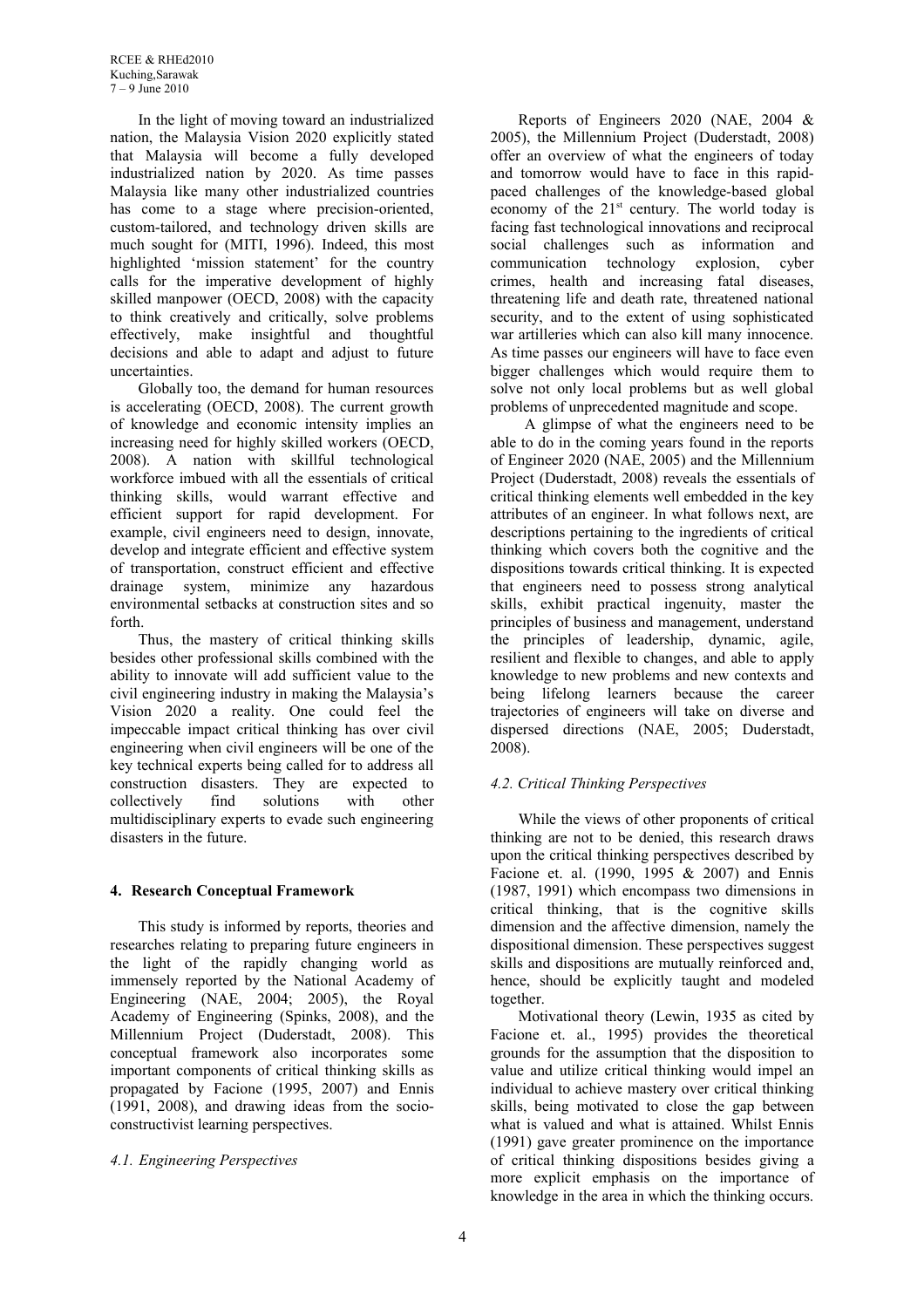Ennis (1987) emphasized on the ability to integrate facts and concepts acquired and later translated and effectively transferred in new situations.

Besides consisting of an interactive panel of forty-six experts recognized by professional colleagues as having special expertise in the area of critical thinking, another strength of the Delphi Project is the way of reaching consensus among the experts involved which is not a voting or tabulating process. The national panel of experts in this Delphi Project unanimously consented to include the skills of interpretation, analysis, evaluation, inference, explanation and self regulation (Facione, 1990, 1995 & 2007) as essential critical thinking abilities. The discussion of this paper would only focus on the cognitive aspect of critical thinking which is not meant to deny the important emphasis of the dispositional aspect.

It is important to note that the concepts outlined regarding the work of Facione et. al. (2007) and Ennis (1987) are discussed here as complementary and overlapping. Although these sets of critical thinking skills are non-content specific, but they do offer close congruency to the general standards of achievement of engineering graduates as outlined by local and abroad engineering bodies and accreditation councils such as the Accreditation Board of Engineering and Technology, USA, (ABET, 2000), American Society of Civil Engineers (ASCE, 2008), the Engineering Professors Council, UK, (EPC, 1997), and Board Engineers of Malaysia (BEM, 2007).

Being closely congruent to the general standards of achievement of engineering graduates, these sets of critical thinking skills are also in close proximity to the Bloom's Taxonomy which provides a comprehensive Body of Knowledge Outcome Rubric (ASCE, 2008) for civil engineering. In defining the Outcome Rubric, Bloom's six levels of cognitive development were referred without modification as levels of achievement (ASCE, 2008).

# *4.3. Social Constructivist Perspectives*

This study also draws upon the ideas from social constructivist perspectives. Wertsch et al (1995, p. 11) defined the goal of a socio-cultural approach of learning as follows: "*to explicate the relationships between human action on the one hand, and the cultural, institutional and historical situations in which this action occurs, on the other*." From this perspective, it implies that the surrounding environment which may include the cultural, social and institutional aspects independently influence the process of learning. This more holistic approach holds that the social activity of learning fuses both the cognitive and affective processes. This socio-cultural approach maintains that the affective dimension of learning is of equal importance as the cognitive one. Moreover Wertsch (1985) earlier noted that the genetically determined capacities of an individual can be modified and (re)organized into higher mental forms through interactions with others. This indicates that the learner and the social and cultural influences surrounding the learner contribute to the effectiveness of learning. This would mean that to nurture critical thinking skills effectively among learners, both the cognitive and the affective aspects need equal emphasis which is coherent with the critical thinking perspectives as drawn by Facione et. al. (1990, 1995, 2007) and Ennis (1987, 1991).

# **5. Methodological Framework**

A deep and genuine curiosity about understanding the task and experiences of civil engineers in their real setting is appropriately relevant. It is the "inner worlds or the subjective worlds" (Johnson & Christensen, 2000) of a civil engineer; the values uphold, beliefs, thoughts and attitudes that strongly shape and influence their observable practices. The best approach to gain access to this intimate domain of data is through a close-up observation and inquiry. Thus a qualitative nature of study is the best way of representing the multiple realities and experiences of the civil engineering world.

Indwelling as close to the construction of the real world of civil engineers would also minimize the unfamiliarity of many aspects of civil engineering perspectives and civil engineering problems to the researcher. As Maykut and Morehouse (1994. pp 27) exert, a qualitative researcher learns about significant aspects of reality by indwelling in complexities of human persons or activities. Besides, the purpose of observations at this stage facilitated preparing the appropriate questions for interviews at later stages of the research. Questions and short field notes were noted down to help provide further information as the observations were carried out.

Moreover, close-up observations and inquiries such as interviews would allow and healthily promotes critical reflection on the experiences and circumstances of these civil engineers in their real contexts. Adhering to Corbin's advice (Corbin and Strauss, 2008), the researcher needs to feel the experiences through the eyes of these participants. These close-up observations and inquiries would help the researcher to develop a better understanding of the broader social context of human mental processes and their situated features (Corbin and Strauss, 2008). Semin (in Lave and Wenger, 2003) coherently noted that an understanding of human cognition and cognitive processes cannot be explored in a framework that detaches mental activities from the socio-cultural settings of the participants.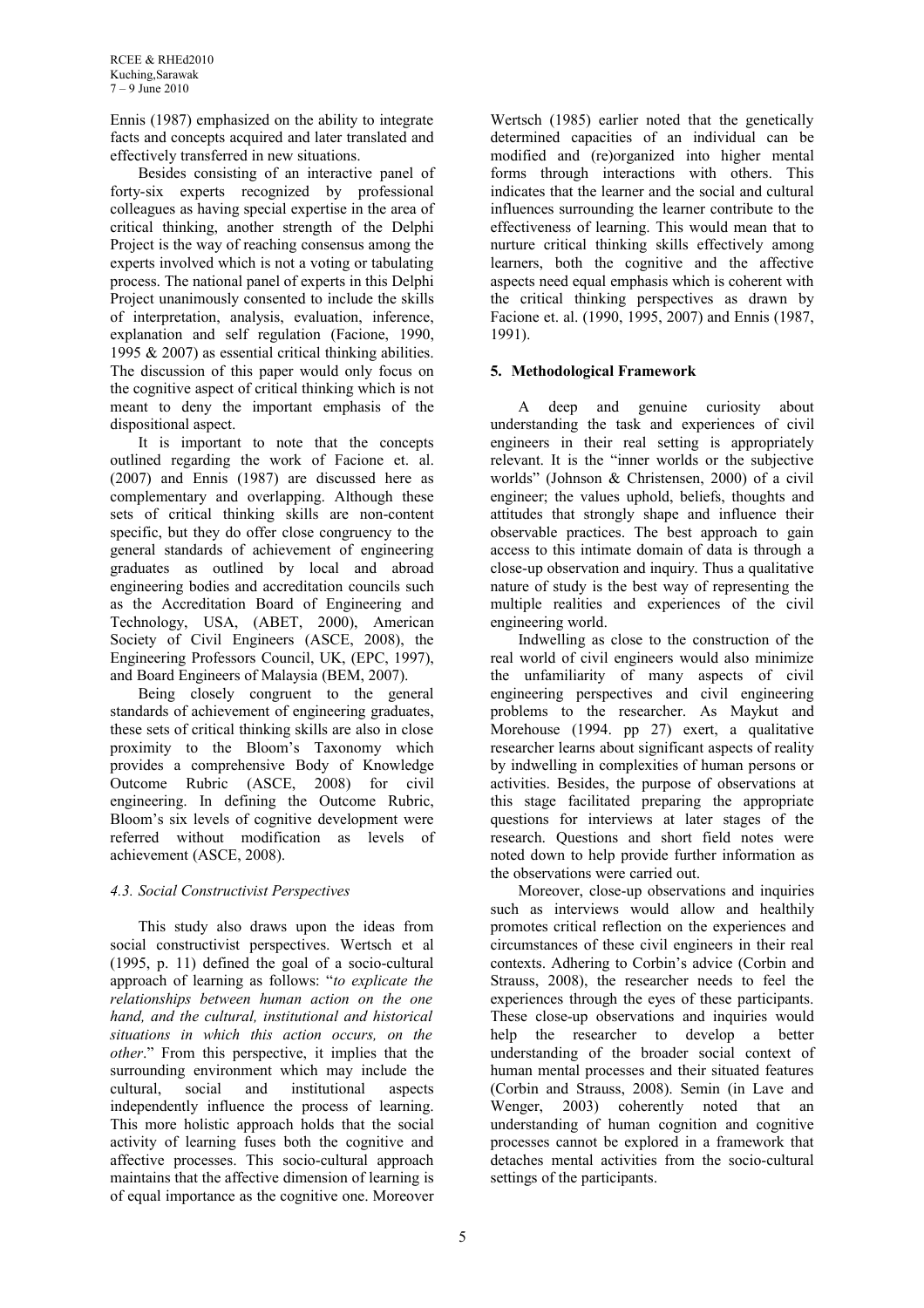Inspired by the above curiosity and driven by the research aim, this initial inquiry was carried out at a civil engineering consultancy firm. This preliminary exploration was undertaken to get an overview of the nature of civil engineering problems and the math-related critical thinking elements involved in solving these problems. Interviews and observations were carried out on these civil engineers at the firm's office on their design work, at construction sites and in their technical meetings.

Interviews were semi-structured with each interview ranging from one hour to one and a half hour with open ended questions. Questions were focused on the general overview of the stages involved in projects, general questions about their experiences relating to challenges, constraints and difficulties encountered, the mathematical aspects such as variables considered, establishing relationship between these variables, mathematical approaches applied in their design drawings and overall solutions to solving their engineering problems. The interviews were recorded using a digital audio recorder and transcribed verbatim. Also, the first author and primary researcher photocopied some design-related documents as artifacts of mathematical activity for a subset of their daily discussions at the firm's office.

The interview transcripts were analyzed using a constant comparison methodology in the interviews the participants discussed different "things" they had experienced and encountered. Each of these "things" that relate to the research questions was considered a theme. As the investigator read through the transcripts, each of the "things" that a participant mentioned was compared to the themes that had already emerged, and the "thing" was either categorized with a pre-existing theme or used to create a new theme. The categorization was done by a single coder. In this preliminary report the results from interviews on only two civil engineers will be discussed. Additional interviews and analysis are currently ongoing and will be discussed elsewhere together with results from observations.

# **6. Qualitative Analysis Of Interviews**

Coding the interview transcripts began by examining the interview protocols for salient themes of information and then identifying categories for these themes of information. The coding of the categories was a means of establishing the themes during the process. With the aim of getting an overview of some prevalent trends of civil engineering problems that may require the engagement of MOCT elements to solve, this report coherently present the analysis of a preliminary study on the nature of civil engineering problems in their real context, and

workplace challenges. This analysis is based on interviews done on two civil engineers; a professional practicing civil engineer with a vast experience of more than twenty years and a young practicing civil engineer with an experience of four years.

# *6.1 The Professional Civil Engineer: Ir Amir*

With a masters degree in construction management from one of the local institution of higher learning in Malaysia, Ir Amir (hereafter referred to as CE 1) has had an overwhelming experience of more than twenty years in the civil engineering industry. His designation as a professional civil engineer has given him the opportunity to work at many different places which includes the Public Works Department at an army base, land and property developer, Perbadanan Lebuh Raya Utara-Selatan (PLUS) that is the Malaysian North-South Expressway, a contractor firm and currently working as a consulting engineer for project management at a civil engineering consultancy firm. Through these working years, he has developed a wide spectrum of accumulated experiences, exposures and expertise. At the time of the interview, he is involved in two national mega projects as a design and project coordinator for the approximately RM5bil double-track railway construction project running from Ipoh to Padang Besar, Malaysia whilst the other engagement is an expressway project from Ipoh-Gua Musang to Kuala Berang, Malaysia.

# *6.2. The Young Civil Engineer: Engr Hamdee*

Engr Hamdee (hereafter referred to as CE 2) graduated with a masters degree from one of the local institution of higher learning in Malaysia. With a few years of involvement in the civil engineering industry, this young practicing civil engineer has engaged himself with a few small and medium sized projects ranging from RM1mil to RM50mil. His work has carried him through designing and managing construction buildings and infrastructure and at the time of interview he was involved in the design and construction of a RM22mil project of building a faculty for one of the local universities.

In what follows are the major themes and categories that have emerged from the interview data to date.

### **Category 1. Workplace Problems are Not Well Defined**

A salient feature of civil engineering workplace problems is that they are not well defined. The natural terrains, realities and constraints at the sites can add further complexities to the initial tasks making it more ill-structured. There are many instances revealing this theme but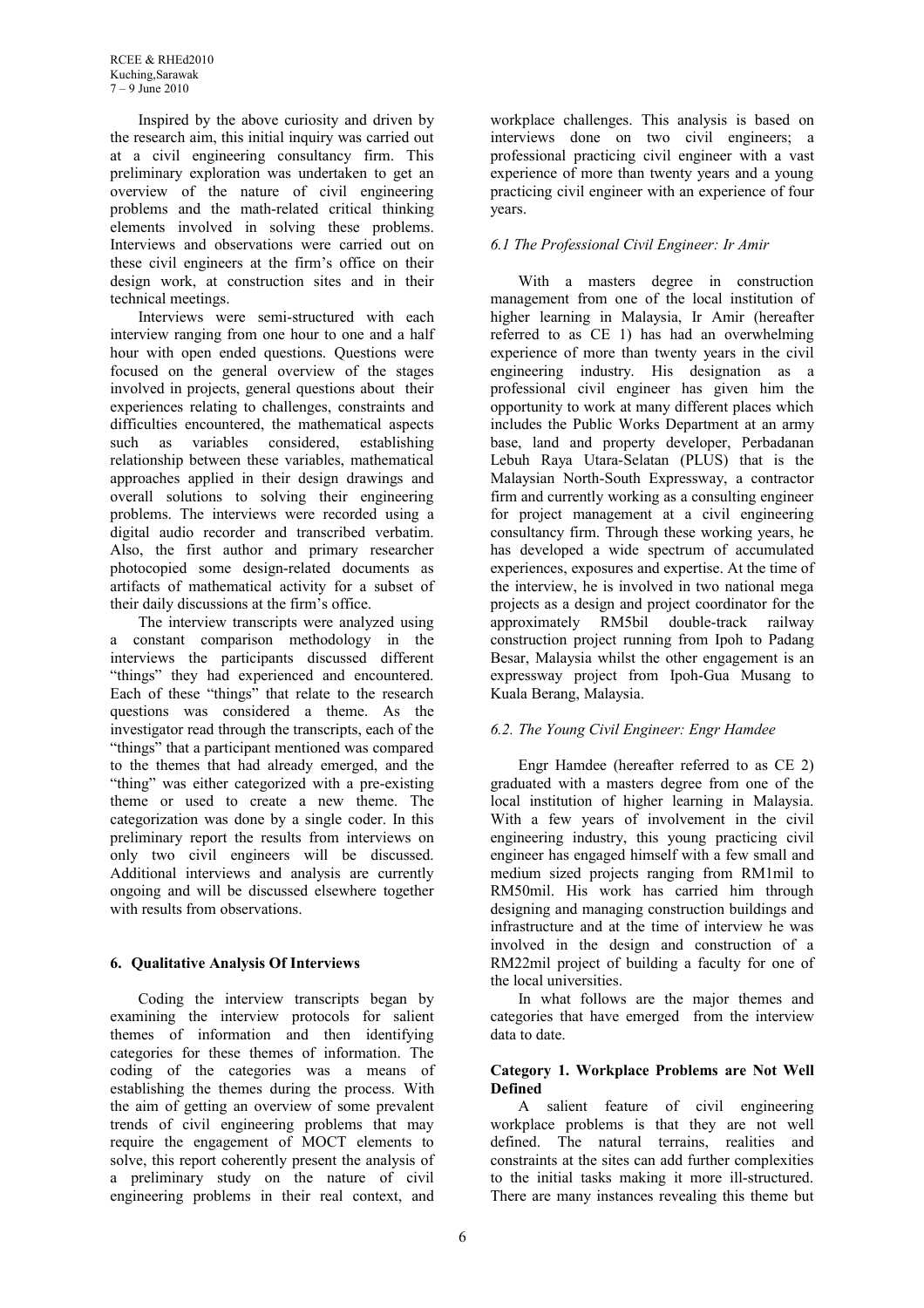only some will be recounted from the interviews as quoted below.

Talking generally on design work, the following responses were noted;

CE 1: "I'm mostly involved on the conceptual aspect of the design work, not much detail. I'm involved in conceptual and towards implementing on site what has been designed. There is possibility in the transition from what has been designed and the implementation on site, that there is a need to readjust here and there. For example, in the present double track railway project, being the coordinator, I have to understand what is needed and what fits at the site. When we bring to the site, there are things to be realigned here and there."

At a point of discussion related to designing the speed of vehicles in road construction, CE 1 has the following to describe with reference to natural terrains, realities and constraints at sites which can add further challenges;

CE 1: Look at this curve from the horizontal alignment on plan. If there is a hill nearby or a river here, we have to avoid. When we avoid these, we have to take into account this curvature.'

In the double track railway construction project, CE 1 mentioned that there are swing bridges at various places besides sixty-six bridges to be constructed with some as short as between three to four meters long while the long ones can reach up to fifty meters in length. Workplace engineering problems can be ill structured with environmental features in nearby construction sites that can pose challenging constraints to these engineers as recounted by CE 1 on the double track railway construction design project:

CE 1: "And this is the Prai River. One section of the bridge can be rotated over here. It can swing. This is quite a wide river, and we have to allow for marine passage where boats can ply along under the bridge. But sometimes the height of the boats does not permit because this is a very low bridge. So this part of the bridge needs to swing to here so that when its' open, it will provide the passage way for the boats to go through here. Ok, when the train needs to cross over, the bridge will swing back here. So the boat will wait here in the navigation channel, and then it takes about fifteen minutes to allow for the train to cross over. So, that we have to take care of"

When asked as to what they have to take care of? CE 1 responded:

CE 1: "We have to accommodate for two tracks, track number one and track number two. During construction, this one (swing bridge) must be in operation. The consideration is when the bridge swings, will it touch this one (tracks under construction) or not?"

To a question asked why the location of the new tracks is closely built to the former rotatable bridge, CE 1 has the following response:

CE 1: "Very close...reason being, this is a very expensive area...the container yard around here... Penang Port is close by… a whole lot of variables...the ferry jetty is just here... so that's a lot of issues to consider…"

From the above excerpts, mathematical calculations and manipulations are just ubiquitous throughout the project from the very beginning when the engineers initially start the design process to realigning the design when faced with realities and constraints on actual sites. Their mathematical calculations and interpretation of the results has to be highly exact and accurate to avoid any fatal injuries.

# **Category 2. Non Engineering Parameters**

Complexities of workplace problems are compounded by some constraints which are non civil engineering in nature. Whilst designing and constructing the double-track train project for the section running from Ipoh to Padang Besar in West Malaysia, these engineers have to face multi facets of complexities that comprised of sets of problems which were a combination of engineering and non engineering problems. These can be felt in the quotations described by CE 1 pertaining to the many surrounding constraints within the intended construction sites in the double track railway construction design project.

CE 1:"..actually, there are many constraints around here, there is a pharmacy,..school..everything. There is no construction yet, just starting the setting. There is a hospital, a temple..a school..".

In another excerpt, CE 1 provided the following example for this theme:

CE 1: "… this is a very expensive area...the container yard around here... Penang Port is close by… a whole lot of variables...the ferry jetty is just here... so that's a lot of issues to consider..has yet to accommodate for the ferry..."

Although civil engineering problems can involve non-civil engineering parameters, but it is unavoidable that engineering problems can be intertwined with civil engineering problems which may call for mathematical analysis to effectively solve the problems. Besides, the critical thinking abilities of civil engineers would also allow a far more holistic approach to addressing these social needs and priorities of their socio-civil engineering problems.

### **Category 3. Commonly Followed Code of Practice**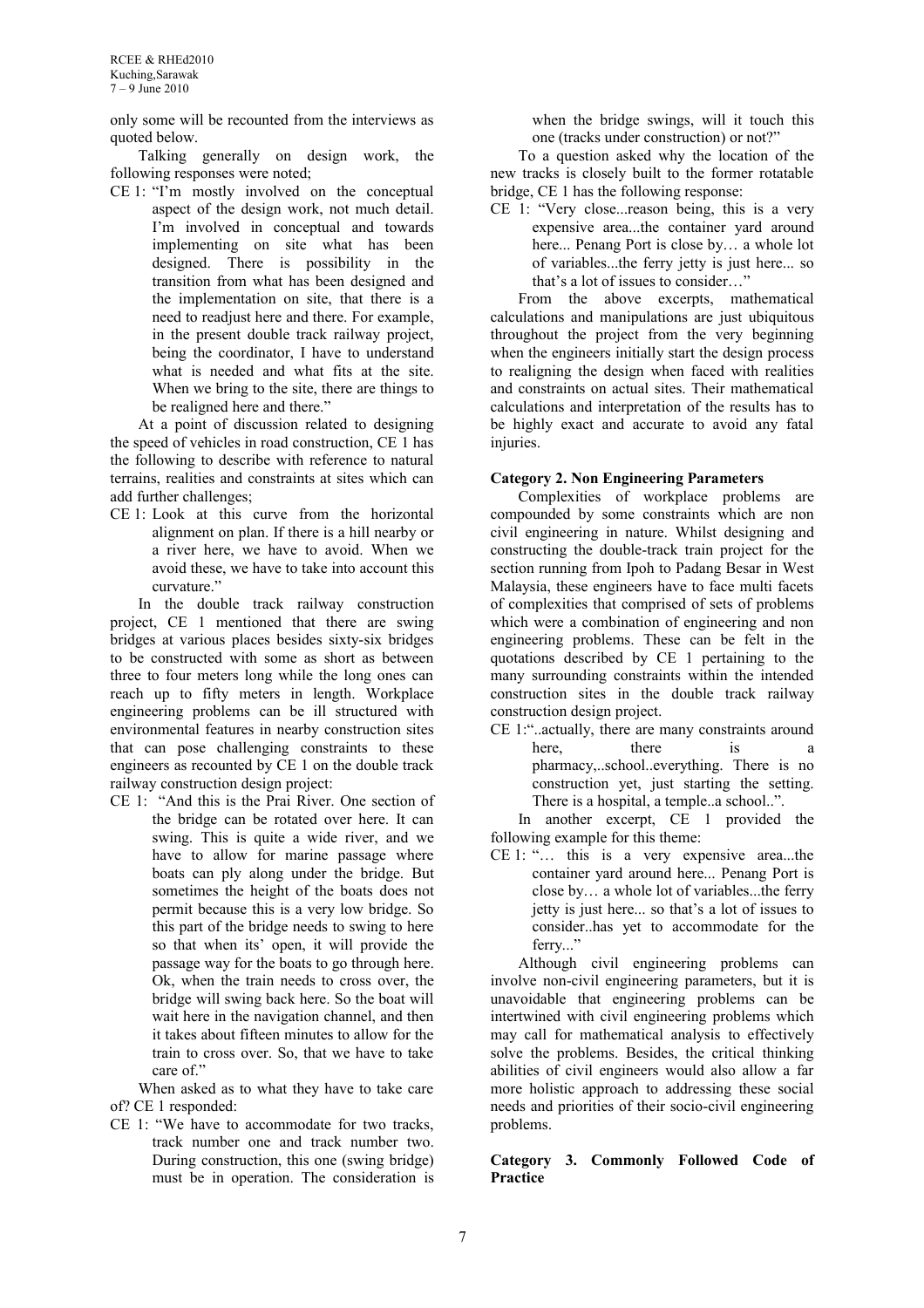Since the construction Codes of Practice represent the base knowledge of normal practice among the civil engineers at the firm, much of the analytical aspects done throughout the construction process lies in interpreting these codes. There are compromises which the engineers have to do although the Public Works Department (JKR as in Malaysia) has set the framework technical guidelines. Civil engineers need to understand and extend the meanings of these codes using the same "language" and style as the codes do. These codes offer equations that these engineers can make use of. Additionally, working within the codes, designs calculations will be familiar to other engineers and to other official building inspectors. The following excerpts illustrate this theme.

In the road construction design projects, civil engineers need to inspect the cross sectional drawings for every stretch of the road construction design. They have to know the criteria for the design alignment and profile. For example, for one kilometer stretch of road over a hill, as CE 1 mentioned, civil engineers can design variation of gradients in vertical alignment up to level 7.

CE 1: "We have the vertical alignment and the horizontal alignment. Horizontal alignment will be on the plan. This is the very basic. For a hundred meter stretch of road, the gradient can increase to seven meters. JKR has set these guidelines. They call it the framework technical guidelines."

To a question asked whether civil engineers need to identify the variables and set up the relationship between these variables involved in building roads, the response was as follows:

CE 1: "Oh yes. In the design. Actually, these things are already there. We just have to follow. Now, engineers more on design according to the… for example, code of practice or..technical order".

When discussing on the relationship between speed and radius of curvature in road construction design, CE 1 has the following descriptions:

CE 1: "We have set the design speed, meaning to say there is a formula…Formula relationship between the design speed and radius of curvature. There is a relationship. If we look into the book, highway engineering, this is very basic...".

The second civil engineer gave another relevant example:

CE 2: "For example, we want to design a column. We times by its factor. All the loading above will be multiplied by their factor. All those factors are in the code and has been specified how much the factors are."

To a question asked what determines the quantity of factors to be multiplied, the response was as quoted below:

CE 2: "That is in the code. Follow the code. We have to multiply by those factors the code has given, we just follow, we just follow..1.4, 1.6…"

Although the Codes provide recommendations for the practical design of structures, concrete, steel, etc yet a convincing argument is essentially needed to show that a structure will behave as predicted, and this may be in the form of mathematical analysis and require the input of sound mathematical background.

# **Category 4: Often Encounter Unanticipated Problems**

Problems can be very dynamic in nature and they can change over time. What makes the problems more complicated is when these engineers encountered unanticipated problems when it comes to the implementation of the design at the actual sites. These may be a mixture of civil engineering and non civil engineering in nature. In describing road construction design projects, these brief responses from CE 1 illustrate the occurrence of such problems.

- CE 1: "There are things that are not within the book. Theory is from the conceptual aspect..but when you go to the site, maybe there are houses, government reserved land, you can't even get access to the site."
- CE 1: "Sometimes we have to build the road this way.. *'sengetkan dia'* because there is a relationship between the weight of the car, surface resistance and what we call the centrifugal force. And there are many other considerations that we have to look into.
- $CE 1:$  " but when comes to the implementation for the road construction projects, there are many other things like..."

Similarly to the ill-structured nature of civil engineering workplace problems, unanticipated problems at actual sites would demand civil engineers to be critical and innovative in finding alternatives to solve their problems which may call for sound mathematical analysis, interpretation, evaluation and synthesis of the results.

# **Category 5: Collaborative Effort with Other Sectors**

To achieve success in all their projects, they need to inculcate healthy interactions with many others from different sectors. Collaborations are most successful when they have harmonious working relationship among the personnel involved besides sharing a common goal. Civil engineers must collaborate with other personnel of diversified expertise in order to successfully identify and solve their socio-civil engineering problems. There is the need of the client that they have to satisfy, the economical aspect, time constraint, the esthetic taste of the architect versus the engineers' safety factor which cannot be compromise, the restrictions and rules of the local councils that they have to satisfy and comply with, the building contractors,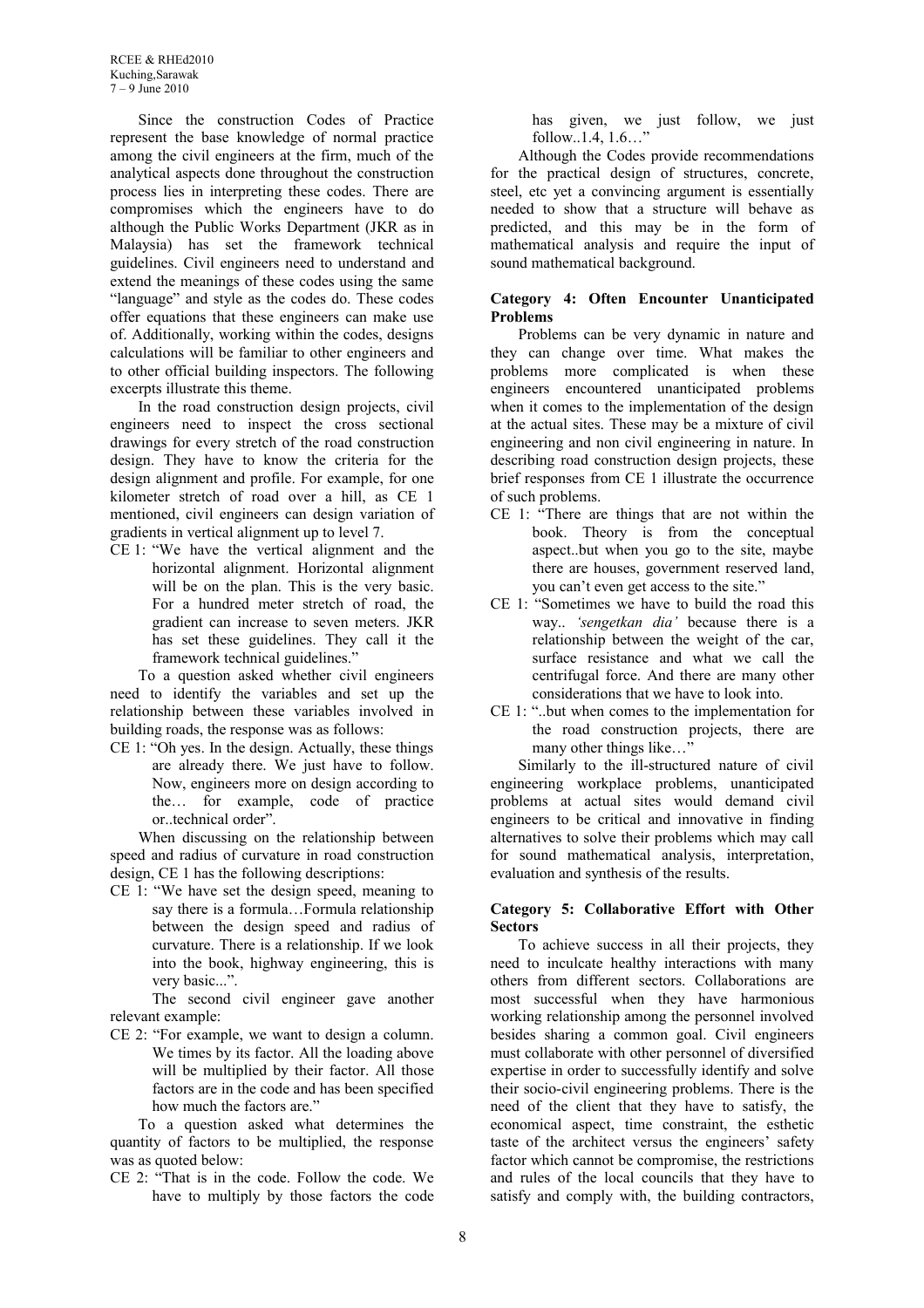and of course the need to extensively collaborate with other verified multi disciplinary engineering expertise. In all construction undertakings, to maintain the budget set forth for the projects is a significant priority. During the process of the railway double track construction, the civil engineers need to decide whether to demolish buildings that come underway of the railway track construction and relocating these buildings. The following excerpts reveal the essential interactions and collaborations between civil engineers and people from other sectors to achieve decisions to their best interest.

CE 1: "The train just started to move from here. Start moving..just getting the acceleration. So we would need this kind of curvature because it is just starting to move. So, initially, the speed of the train is not that high. When the speed is not that high, it means that we don't need to have the railway track very straight. The radius of curvature can be 200m instead of 600m. The smaller the radius of curvature the more curve the track will be..but now the train is not travelling at very high speed..it just started, so we can compromise what is there on site, that is we can accommodate instead of demolishing all the things to straighten the way.. for example these buildings here. But, if we follow the original alignment, this part need to be demolished..so if we say we want to compromise since the train just starting to move, then we can do with a shorter curvature."

To a question of who finally decides to the above mentioned problem, CE 1 responded which distinctly suggest the above theme:

CE 1: "Its' a pool of people involved; from KTMB, we the engineers, ministry of transport, they all must understand the whole concept first before making the decision."

CE 1: "Everybody. The operations, the engineers, the present architect of the building.."

To another question asked on the construction of the railway double track across the Bukit Merah Lake, CE 1 recalled the different personnel involved in making the project a success:

CE 1: "For this new structure, we construct a marine structure across the lake, so we called people from the marine structure. If it is a bridge, we called those from the marine via duck. We have to do soil investigation. The geo-technical engineer has to recommend. He will inspect the ground profile."

In another example, the young civil engineer working on a design problem recounted:

CE 2: Sometimes when we go to the site, those contractors don't understand. So, we who understands have to rectify the matter.

## **Category 6: Civil Engineers May Rely on Their Past Experiences to Solve Problem**

Solving problems in school begin with the conceptual understanding of the subject matter and formulating the problem into conceptual model of the subject domain. However, their conceptual knowledge and understanding becomes embedded in their experiences as the learner gains experience through solving similar or new problems. They benefitted from their previous knowledge of the problems they have solved in the past rather than relying much on their conceptual knowledge.

Similarly with civil engineering problems, experienced civil engineers tend to rely more on their past experiences as these experiences can suggest ways to solutions. The following excerpts illustrate this theme.

CE2: "Maybe he did it through his experience….used to already..no need for the codes."

In contrast to young inexperienced civil engineers, CE 2 again recalled;

CE 2: "I don't have the guts yet..because I'm afraid..that's why I'm concerned of the safety…let, let it be big..never mind of the many iron rods…I don't care..though won't look nice..I don't care..importantly, as long as it is safe.."

To a question on making the best decision when working on a design problem, CE 2 recounted;

 CE 2: "Its' not wrong, not wrong..we have the calculation, full calculation. Its right what we've done..so, which one is the best? Maybe I can't get which one is the best..it depands on experience too…but..we're not wrong. Maybe..I can't make the best decision."

# **7. Conclusion**

As a respond to our question: Are mathoriented critical thinking elements in civil engineering workplace problems significant? We answer in the affirmative! Although this qualitative study is only at its preliminary stage, we have identified some of the prevalent trends and challenges of civil engineering problems at workplace in their real contexts. These themes and categories includes workplace problems are not well defined, workplace problems can encompass non engineering parameters, problems are solved by commonly follow Code of Practice, often encounter unanticipated problems, need collaborative effort with other sectors and civil engineers may rely on their past experiences to solve problem.

In most of the themes identified, it is worth noting that the use of mathematics is widely applied in civil and structural engineering problems. The